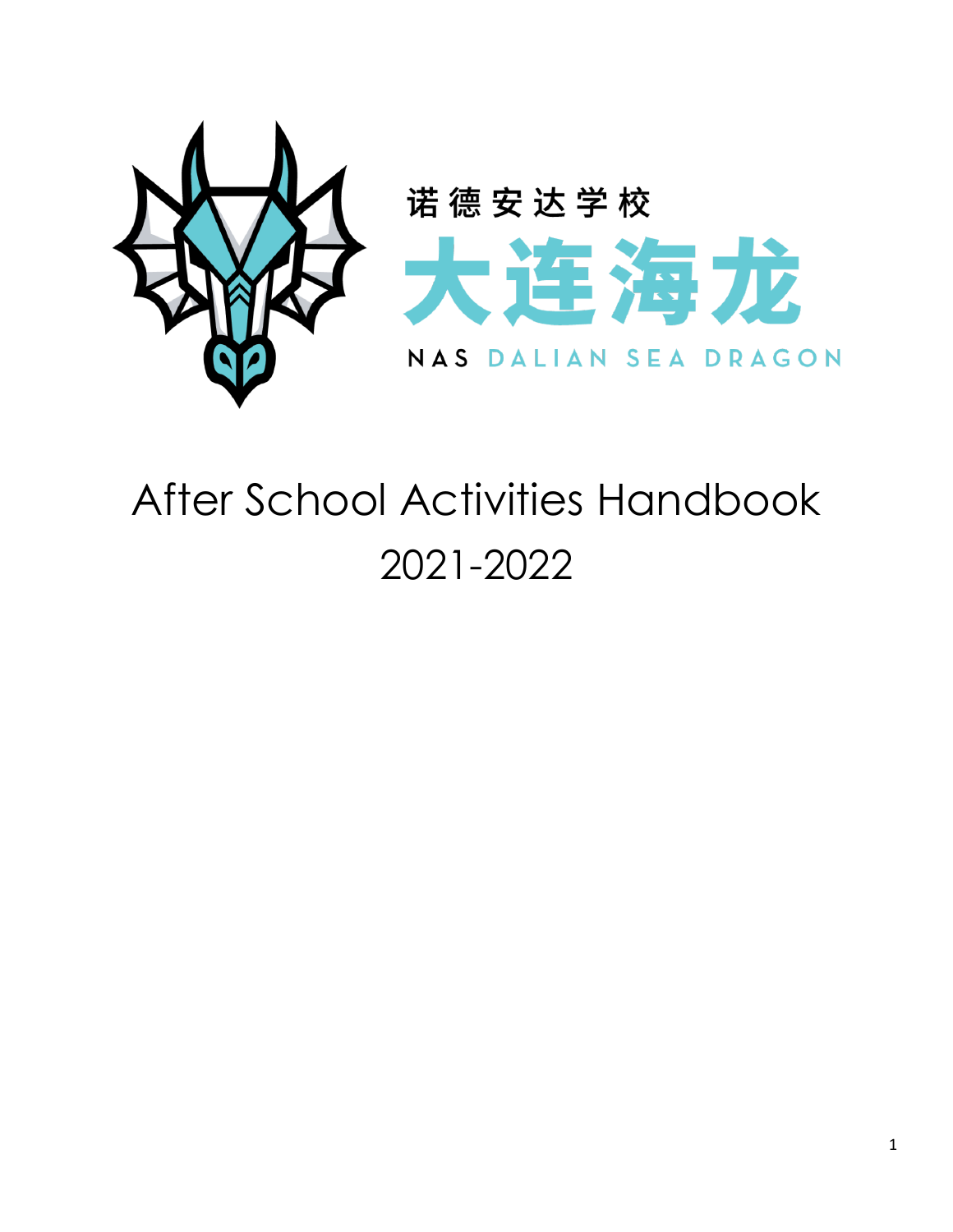#### **Introduction**

This handbook serves as a guide for new and returning families. School policies and procedures will be outlined as well as addressing philosophical standards that we hope to achieve through our After School Activities programs.

#### After School Activities

The After School Activities program at Dalian American International School is designed to allow students the freedom to discover and develop lifelong passions, maintain a healthy body and mind, extend and apply their classroom knowledge, and provide a link to give back to the community. The after-school activities program is aligned with the ideals of Dalian American International School. Our students develop intellect, character, and health in a safe and welcoming environment.

#### Athletics and Activities Department Contact Information

Matthew Macinnes - Athletic and Activities Director – [matthew.macinnes@daischina.net](mailto:matthew.macinnes@daischina.net) Grace Holstrom - Assistant Athletic and Activities Director – [grace.holstrom@daischina.net](mailto:grace.holmstrom@daischina.net) Estela Liu - Athletics and Activities Professional Assistant – [zhao.liu@daischina.net](mailto:zhao.liu@daischina.net) Phone Number: 8757 2000 ext. 7613

#### Program Offerings

Foundational programs run every year and can be selected from the activities catalog. The foundational program is designed to allow students to grow throughout the program and experience different types of activities throughout their time at DAIS.

**Aligned activities** are opportunities for faculty to offer a particular skill they may possess that is aligned to our goals of developing intellect, character, and health. Aligned activities are not guaranteed to run each year.

We also offer activities from **outside vendors that require payment**. These activities help to bring in significant activities that we are unable to provide through our staff.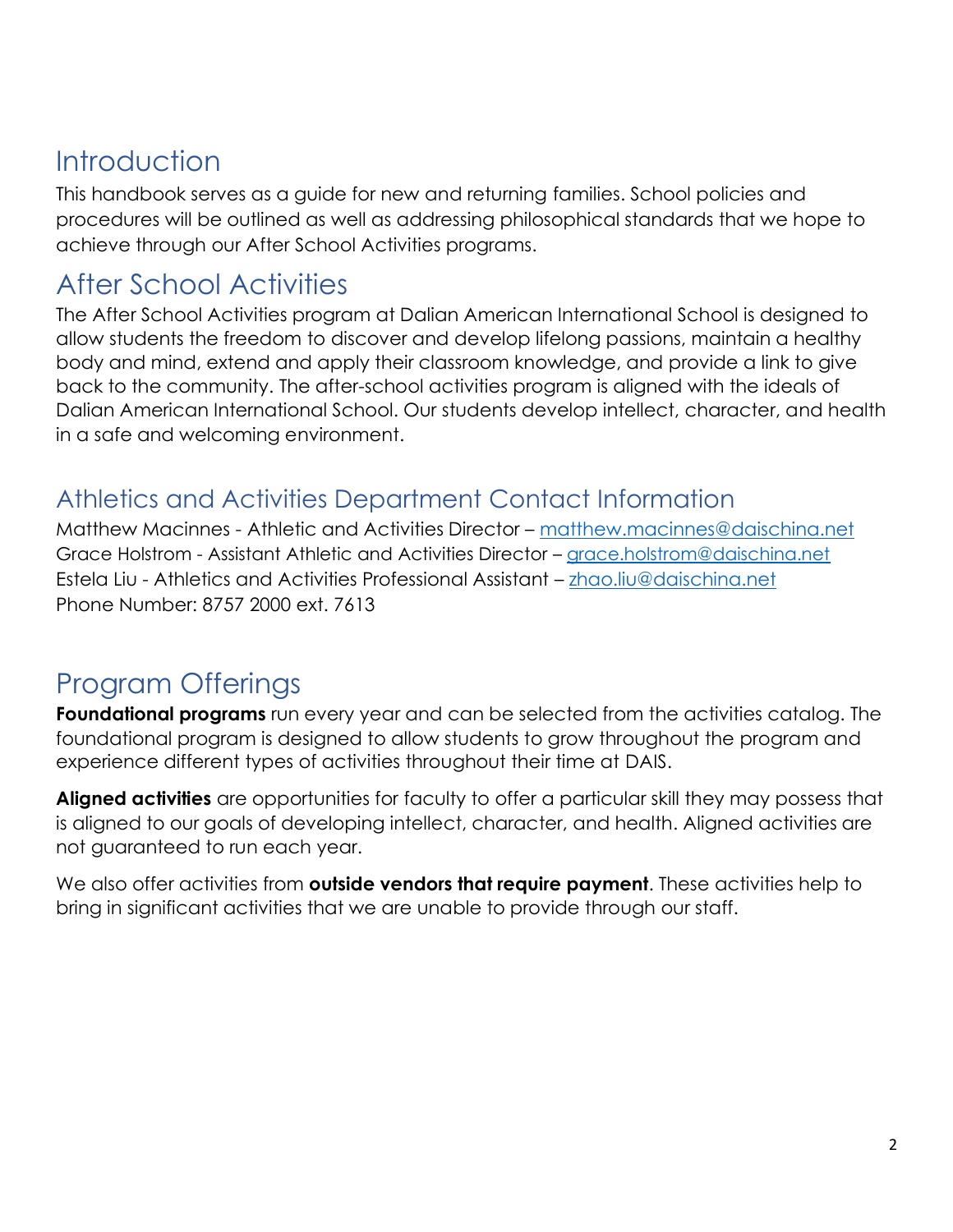# Schedule

#### Normal School ASA

- DAIS After-school activities are divided into three different sessions; Fall, Winter, and Spring. Activities occur on Tuesdays and Thursdays from 3:55 to 4:45 p.m.
- Paid ASA by outside vendors. Our paid ASAs are offered all week long and vary in length. Most activities will occur from 3:55 to 4:45.
- Friday Activities: we offer additional activities on Fridays for payment that are run by our staff and outside vendors. Most of these activities will run from 4:00–5:00 p.m.
- Dorm ASAs. Our dormitory organizes and runs activities for our boarding students on Mondays and Wednesdays.

#### Showcases

Each activity will put together a form of multimedia to showcase what they have been working on for their classes. You can access all of these showcases through our website. https://www.daischina.org/

### Signups

- Signups for ASAs will open at least one week before the first day of after-school activities for each session. Our signup process is on a first-come-first served basis. Each class will have a set number of slots, and you may choose from a class that still has an available seat.
- Waitlist The waitlist selection may be used to let us know you would like a seat in this course if one became available. If you want to ensure that you receive an activity, you should sign up for something else as your first selection.

#### Schoolsbuddy - Activities Management System

Schoolsbuddy, our management system, is used for all programs that run after school. You will need access to your account for all sign-ups, permissions for trips, parent communication, and it will notify you of all scheduled events.

Activating your account:

- You have received an email from Dalian American International School to activate your account. All you need to do is create a password.
- If you forget your password, just click the forgotten password link at the sign-in screen.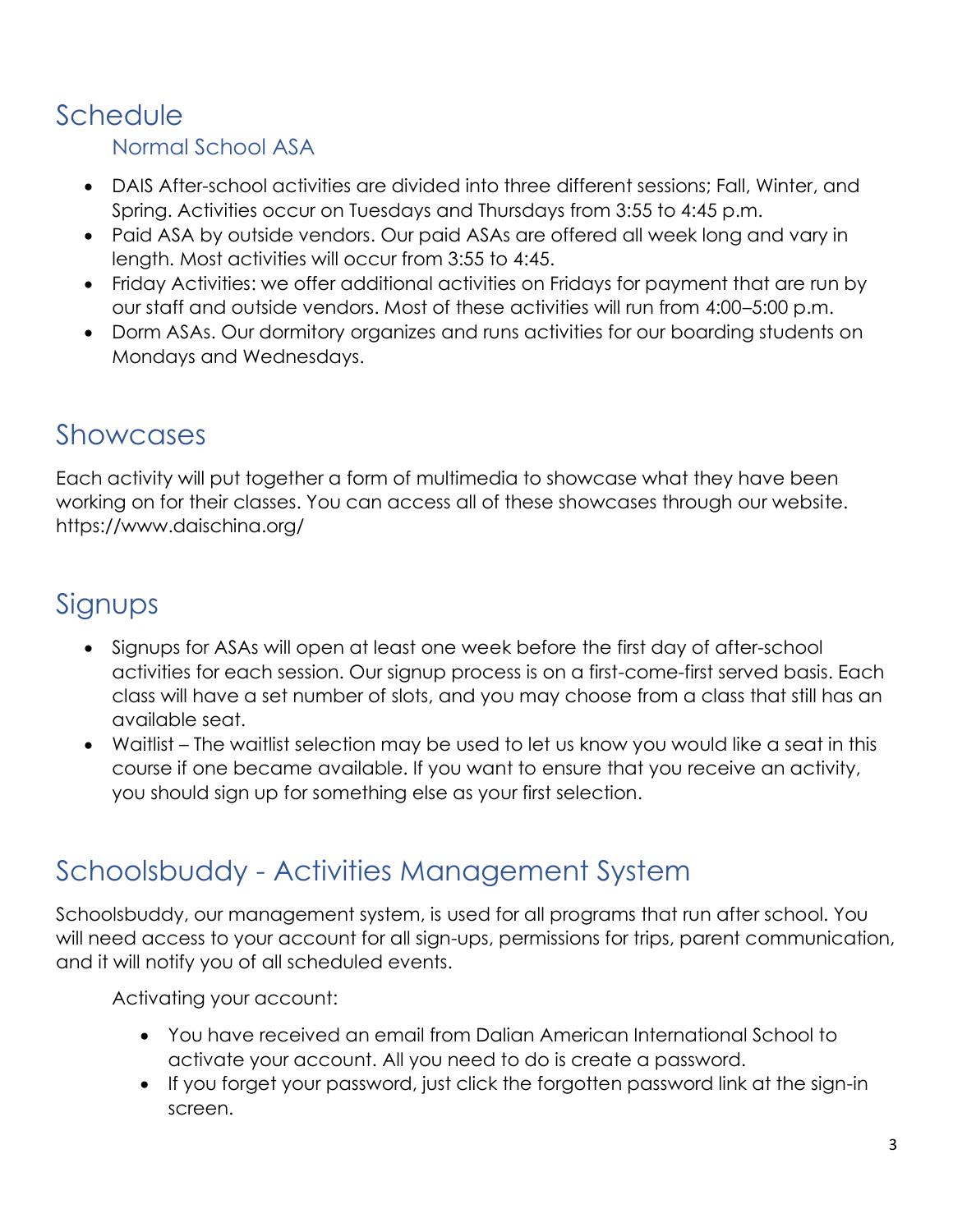- Website: dais.schoolsbuddy.net
- You can use the application for any IOS or Android system. By searching for 'Schoolsbuddy' in your app store.

## Attendance Policy

- If a student has a retake, the student should ask their ASA teacher for permission ahead of time. If a student has not been granted permission from their teacher, they will be marked as absent.
- Dorm students that are absent (not excused) will receive dorm detention after GST time.
- Day students with continual absences without school absence will be dismissed for the remainder of the ASA session.
- If your child is absent from their activity after school, you will receive an email and push notification through the application, informing you of your child's absence.
- Commitment/Attendance Policy
	- o By signing up for an ASA, you are committing to be present and involved in the activity. Continual absences will result in a warning followed by dismissal from the ASA for the remainder of the session. Behavioral issues will be dealt with in the same manner with a warning followed by removal from the program.

# Communication

- Any student that plans to be absent for their after-school activities needs to inform their teacher or athletics and activities office before the end of the school day.
- Staff Run Activities
	- o At the beginning of each session, you will receive a message from our staff that is leading your child's activity. Please communicate directly with this teacher through the means of communication they have provided in the welcome message. If you have any higher need concerns, please contact our athletics and activities office directly.
- Activities Run by Outside Vendors (PAID)
	- o All communication for outside vendors should be sent through the athletics and activities office. For any activity that occurs at Dalian American International School, no money should be paid directly to the outside vendors. If you are asked for any additional fees or for a direct payment, please inform the athletics and activities office.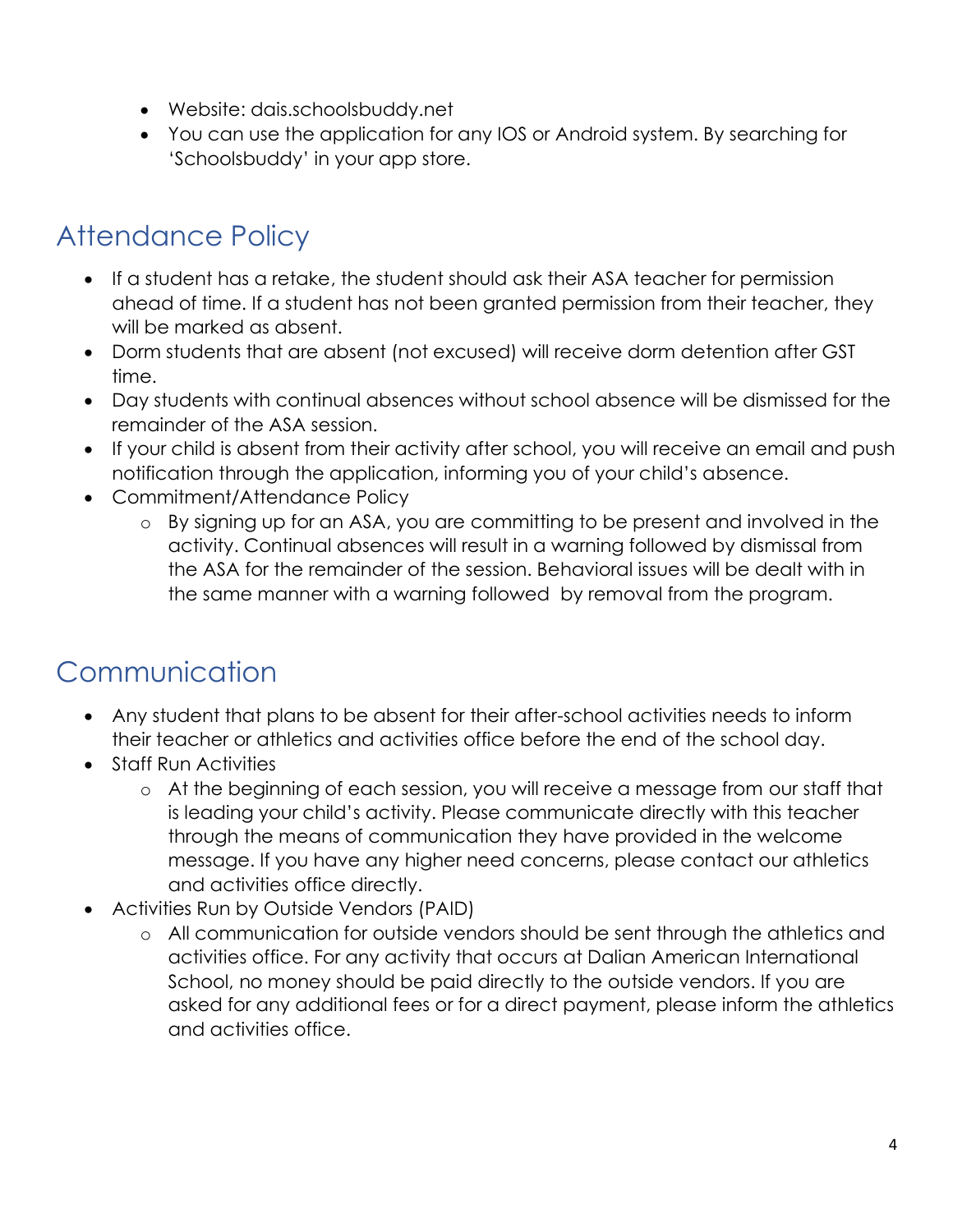# Change Request Policy

You may request to change your activity for all Tuesday/Thursday run by the school under the following conditions:

- The change request form is turned into the athletics and activities office by 4:30 p.m. the day before the first scheduled class.
- You may only change one time.
- All changes are final.

Change requests for **PAID** activities:

- You may request to change or drop any paid activity after the first day it is offered.
- You will not be charged for the class you have attended under the following conditions:
	- o The change request form is submitted to the athletics and activities office within 24 hours from the end of the first day of the activity.
- You may only change one time.
- You may not drop a course if you agree to enter it after the first class.

#### **Transportation**

Transportation is available for an additional fee after Tuesday and Thursday activities. The buses will drop off at two locations in Dalian Development Zone and one in Dalian City. You will be able to sign up for buses during after- school activities signups.